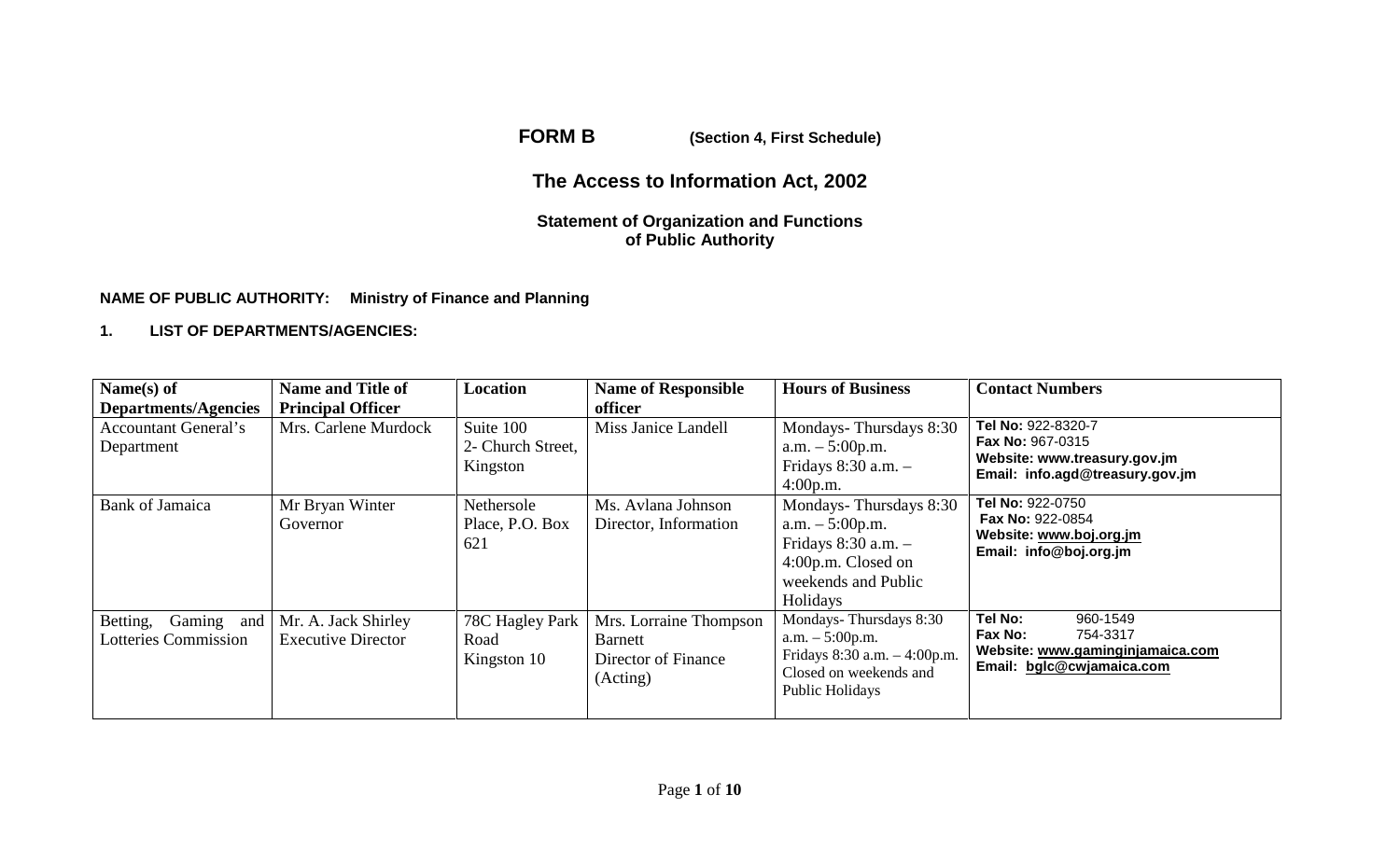| Name(s) of                                                 | <b>Name and Title of</b>                                                          | <b>Location</b>                                                      | <b>Name of Responsible</b>                                                | <b>Hours of Business</b>                                                                                                    | <b>Contact Numbers</b>                                                                                                                                  |
|------------------------------------------------------------|-----------------------------------------------------------------------------------|----------------------------------------------------------------------|---------------------------------------------------------------------------|-----------------------------------------------------------------------------------------------------------------------------|---------------------------------------------------------------------------------------------------------------------------------------------------------|
| <b>Departments/Agencies</b><br>Casino Gaming<br>Commission | <b>Principal Officer</b><br>Mr. Phillip Shelton<br><b>Chief Executive Officer</b> | 8 Winchester<br>Road, $3rd$ Floor<br>Kingston 10                     | officer<br>Mrs. Paula Gracie<br>Director of Finance and<br>Administration | Mondays-Thursdays 8:30<br>$a.m. - 5:00p.m.$<br>Fridays 8:30 a.m. -<br>4:00p.m. Closed on<br>weekends and Public<br>Holidays | Tel No.: 927-9941-3<br>Fax No: 968-8229<br>Website: www.cgc.gov.jm                                                                                      |
| Caymanas Track<br>Limited                                  | Mr Frederic Stewart<br><b>Chief Executive Officer</b>                             | P.O Box 8<br><b>Gregory Park</b><br>P.O.<br>St. Catherine            | Mr. Prince Emmanuel<br>Nweke<br><b>Financial Controller</b>               | Mondays-Thursdays 8:30<br>$a.m. - 5:00p.m.$<br>Fridays 8:30 a.m. -<br>4:00p.m. Closed on<br>weekends and Public<br>Holidays | Tel No: 988-2523-6<br>Tel No: 988-7281-5<br><b>Fax No: <math>998 - 4635</math></b><br>Website: www.caymanasracetrack.com<br>Email: racing@cwjamaica.com |
| <b>Financial Institutions</b><br><b>Services Limited</b>   | Mr. Errol Campbell<br><b>General Manager</b>                                      | 1 Shalimar<br>Avenue<br>Kingston 3                                   | Mrs. Tricia Grant-<br>Mitchell<br><b>Operations Manager</b>               | Mondays - Fridays<br>$8:30a.m. - 4:30p.m.$<br>Closed on weekends and<br>Public Holidays                                     | Tel No: 938-0030<br>Tel No: 938-3124<br>Fax No: 928-1145<br>Email: ecampbell@finsac.com                                                                 |
| <b>Financial Investigations</b><br>Division                | Mr. Robin Sykes<br>Director                                                       | 1 Shalimar<br>Avenue<br>Kingston 3                                   |                                                                           | Mondays - Fridays<br>$8:30a.m. - 4:30 p.m.$<br>Closed on weekends and<br>Public Holidays                                    | Tel No: 928-5141<br>Fax No: 9281883<br>Fax No: 9280847<br>Email: contract@fid.gov.jm                                                                    |
| <b>Financial Services</b><br>Commission                    | Ms. Janice P. Holness<br><b>Executive Director</b>                                | 39-43 Barbados<br>Avenue<br>Kingston 5                               | Mr. Keron Morris<br>Ms. Shakeira Dunkley<br>Ms. Nyssa-Kaye Darby          | Mondays-<br>Fridays 8:30 a.m. -<br>4:30p.m. Closed on<br>weekends and Public<br>Holidays                                    | Tel No: 926-3917<br>Fax No: 754-9584<br>Website: www.fscjamaicaica.org                                                                                  |
| Jamaica Customs<br>Agency                                  | <b>Major Richard Reese</b><br>Commissioner                                        | P.O. Box 466<br><b>Newport East</b><br><b>Marcus Garvey</b><br>Drive |                                                                           | Mondays-Thursdays 8:30<br>$a.m. - 5:00p.m.$<br>Fridays 8:30 a.m. -<br>4:00p.m. Closed on                                    | 922-5140-8<br>Tel No:<br>Tel No: 922-8770<br>Website: www.jacustom.gov.jm<br>Email: quick.response@jacustoms.gov.jm                                     |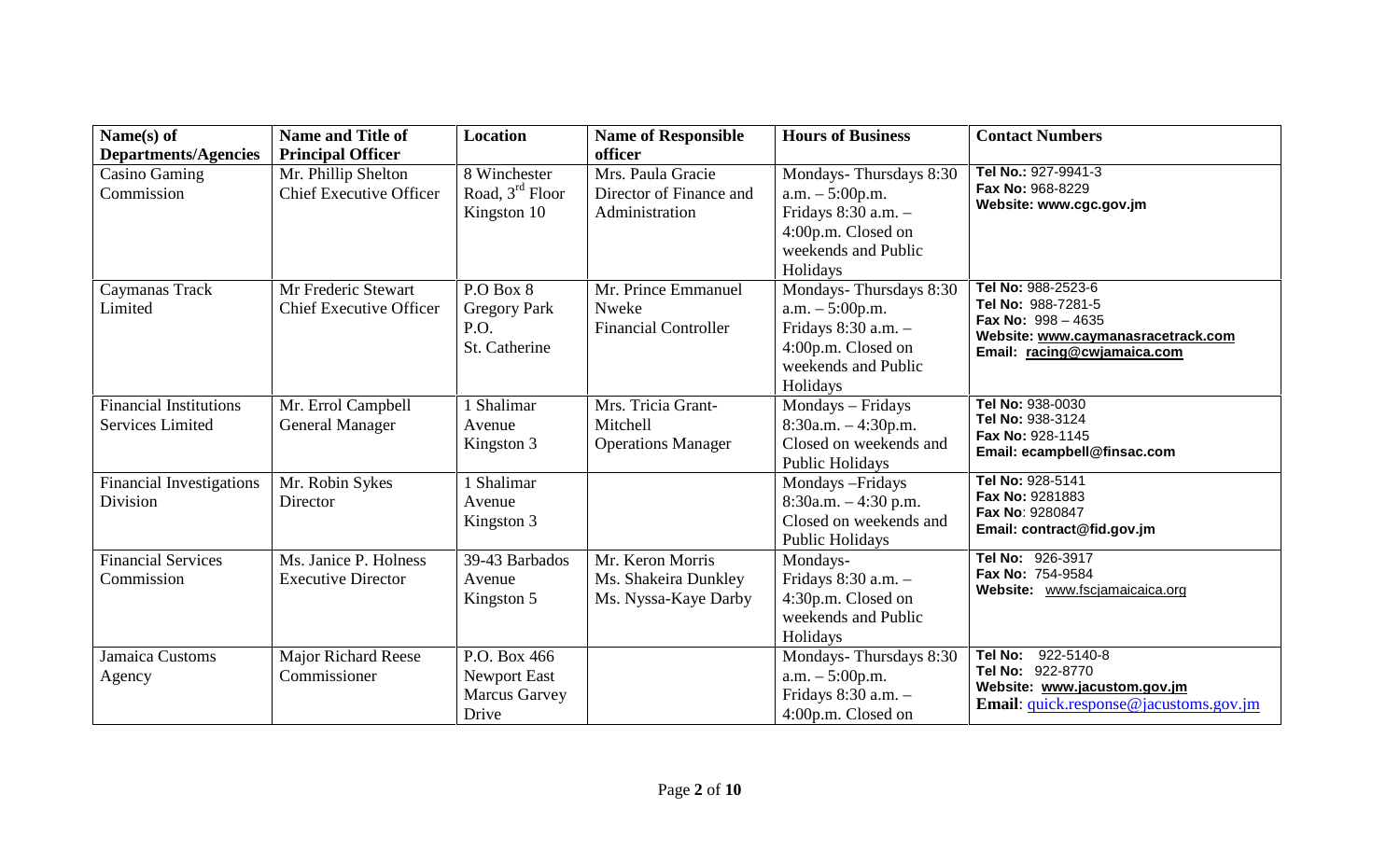| Name(s) of                                      | <b>Name and Title of</b>                                | <b>Location</b>                                                                                            | <b>Name of Responsible</b>                                 | <b>Hours of Business</b>                                                                                                     | <b>Contact Numbers</b>                                                                               |
|-------------------------------------------------|---------------------------------------------------------|------------------------------------------------------------------------------------------------------------|------------------------------------------------------------|------------------------------------------------------------------------------------------------------------------------------|------------------------------------------------------------------------------------------------------|
| <b>Departments/Agencies</b>                     | <b>Principal Officer</b>                                | Kingston 15                                                                                                | officer                                                    | weekends and Public<br>Holidays                                                                                              | public.relations@jacustoms.gov.jm                                                                    |
| Jamaica Deposit<br><b>Insurance Corporation</b> | Ms. Antoinette McKain<br><b>Chief Executive Officer</b> | 30 Grenada<br>Crescent<br>Kingston 5                                                                       | Ms. Marjorie McGrath<br>Corporate Manger<br>Communications | Mondays-Fridays 8:30<br>a.m. $-5:00$ p.m. Closed on<br>weekends and Public<br>Holidays                                       | Tel No: 926-5225<br>Website: www.jdic.org<br>Email: jdic@cwjamaica.com                               |
| Jamaica Racing<br>Commission                    | Mr. Richard Longmore<br><b>General Manager</b>          | 8 Winchester<br>Road, Kingston<br>10                                                                       | Mr. Alva Belnavis<br><b>Financial Administrator</b>        | Mondays-Thursdays 8:30<br>$a.m. - 5:00 p.m.$<br>Fridays 8:30 a.m. -<br>4:30p.m. Closed on<br>weekends and Public<br>Holidays | Tel No: 926-2724<br>Fax No: 926-2207<br>Website: N/A<br>Email: jaracing@cwjamaica.com                |
| <b>National Contracts</b><br>Commission         | Mr. Dirk Harrison<br><b>Contractor General</b>          | 16 Oxford Road<br>Kingston 5                                                                               | Ms. Karlene Knight<br>Director of Corporate<br>Services    | Mondays-Fridays 8:30<br>$a.m. -4:30p.m.$<br>Closed on weekends and<br>Public Holidays                                        | Tel. No.: 929-6460/929-6466<br>Fax: 920-8104<br>Website: www.ncc.gov.jm<br>Email: general@ocg.gov.jm |
| <b>Public Accountancy</b><br><b>Board</b>       | Mr. Compton Rodney<br>Registrar                         | c/o Ministry of<br>Finance and<br>Planning<br>30 National<br>Heroes Circle,<br>P.O. Box 512<br>Kingston 4. | Mr. Compton Rodney<br>Registrar                            | Mondays-Thursdays<br>8:30a.m. -5:00p.m.<br>Fridays 8:30a.m. -<br>4:00p.m. Closed<br>weekends and Public<br>Holidays          | Tel. No: 307-4520<br>Fax.922-7097<br>Email: pab@mof.gov.jm                                           |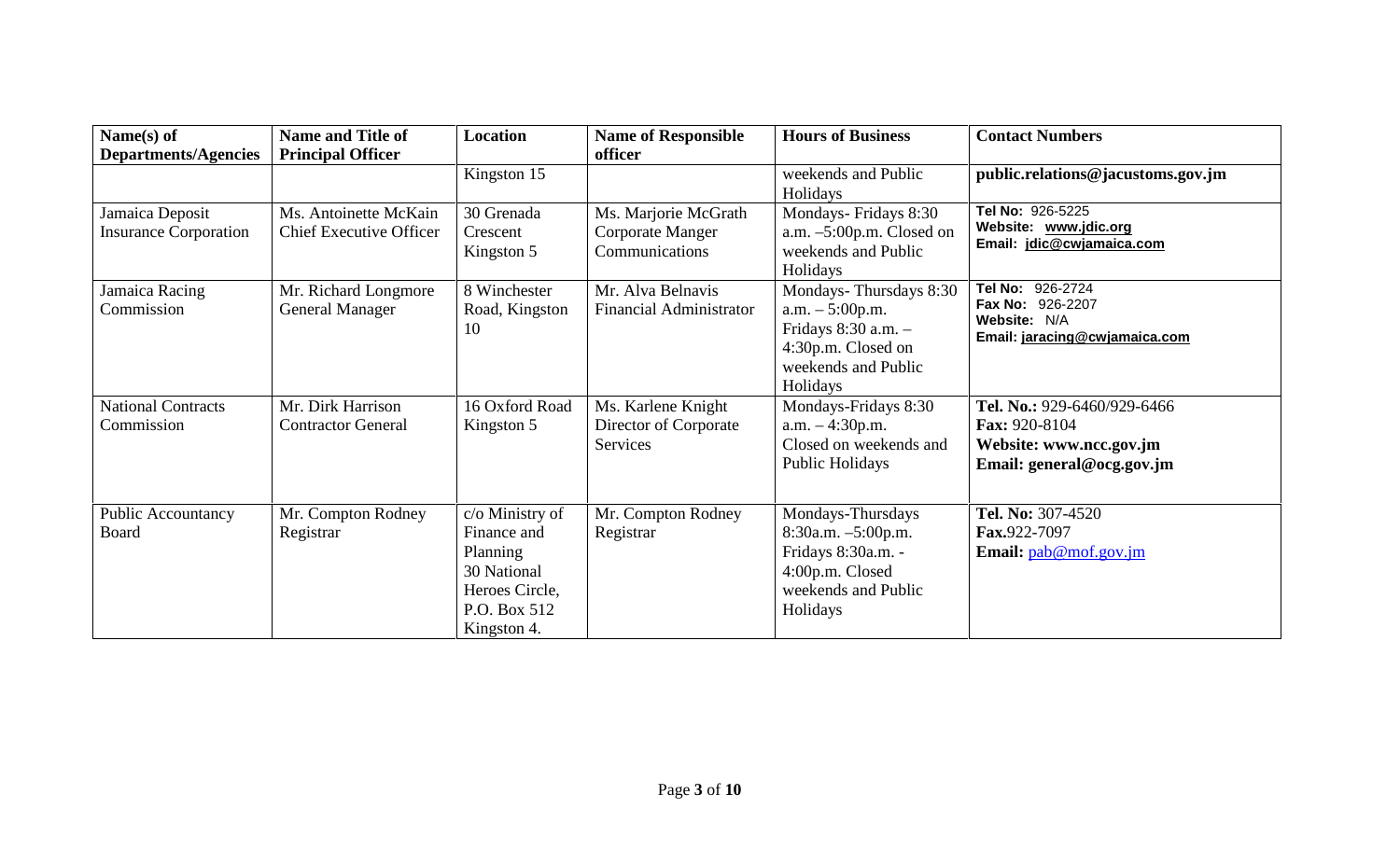| Name(s) of                  | <b>Name and Title of</b>  | Location             | <b>Name of Responsible</b>      | <b>Hours of Business</b>  | <b>Contact Numbers</b>                      |
|-----------------------------|---------------------------|----------------------|---------------------------------|---------------------------|---------------------------------------------|
| Departments/Agencies        | <b>Principal Officer</b>  |                      | officer                         |                           |                                             |
| Revenue Appeals             | Mrs. Deloree Staple-      | <b>Office Centre</b> | Ms. Charlotte Knight            | Mondays-Thursdays         | Tel. No: 932-4993                           |
| Division                    | <b>Chambers</b>           | <b>Building</b>      | Administrator (Actg.)           | $8:30am - 5:00pm$ Fridays | Fax No: 948-9371                            |
|                             |                           | $1st$ Floor          |                                 | $8:30am - 4:00pm$         | Website:                                    |
|                             |                           | 12 Ocean             |                                 |                           | <b>Email:</b>                               |
|                             |                           | <b>Boulevard</b>     |                                 |                           |                                             |
|                             |                           | Kingston             |                                 |                           |                                             |
| <b>Students Loan Bureau</b> | Miss Monica Brown         | Sagicor Sigma        | Mrs. Analisa Allen              | Mondays-                  | Tel No: 754-2559-71                         |
|                             | <b>Executive Director</b> | <b>Building</b>      | <b>Public Relations Officer</b> | Fridays $9:00$ a.m. $-$   | <b>Fax No: 754-2552</b>                     |
|                             |                           | 63-67 Knutsford      | Mr. Carl Hutchinson             | 3:30p.m. Closed on        | Website: www.slbja.com                      |
|                             |                           | <b>Boulevard</b>     | <b>Management Accountant</b>    | weekends and Public       | <b>Email:</b> info@slbja.com                |
|                             |                           | Kingston 5           |                                 | Holidays                  |                                             |
| <b>Tax Administration</b>   | Mrs. Ainsley Powell       | 36 Trafalgar         | Ms. Sheryl Williams             | Mondays-Thursdays         | Tel. No: 922-8691/948-1177                  |
| Jamaica (TAJ)               | Commissioner              | Road,                |                                 | $8:30a.m. - 5:00p.m.$     | <b>Fax No: 9227110</b>                      |
|                             |                           | Kingston 5           |                                 | Fridays 8: 30a.m.-        | Website: www.jamaicatax.gov.jm              |
|                             |                           |                      |                                 | 4:00p.m.                  | <b>Email:</b> communications $@$ taj.gov.jm |
|                             |                           |                      |                                 | Closed on weekends and    |                                             |
|                             |                           |                      |                                 | Public Holidays.          |                                             |

# **2. DESCRIPTION OF SUBJECT AREAS/PORTFOLIO RESPONSIBILITY OF DEPARTMENTS AND AGENCIES:**

| Name of Department/Agency             | <b>Subject Areas/Portfolio Responsibility of</b><br>Department/Agency                                                                                                                   |  |
|---------------------------------------|-----------------------------------------------------------------------------------------------------------------------------------------------------------------------------------------|--|
| 1. Accountant General's<br>Department | Responsible for treasury management of government's cash<br>resources. It ensures that the budgetary allocations of cash to<br>central government are timely and efficiently disbursed. |  |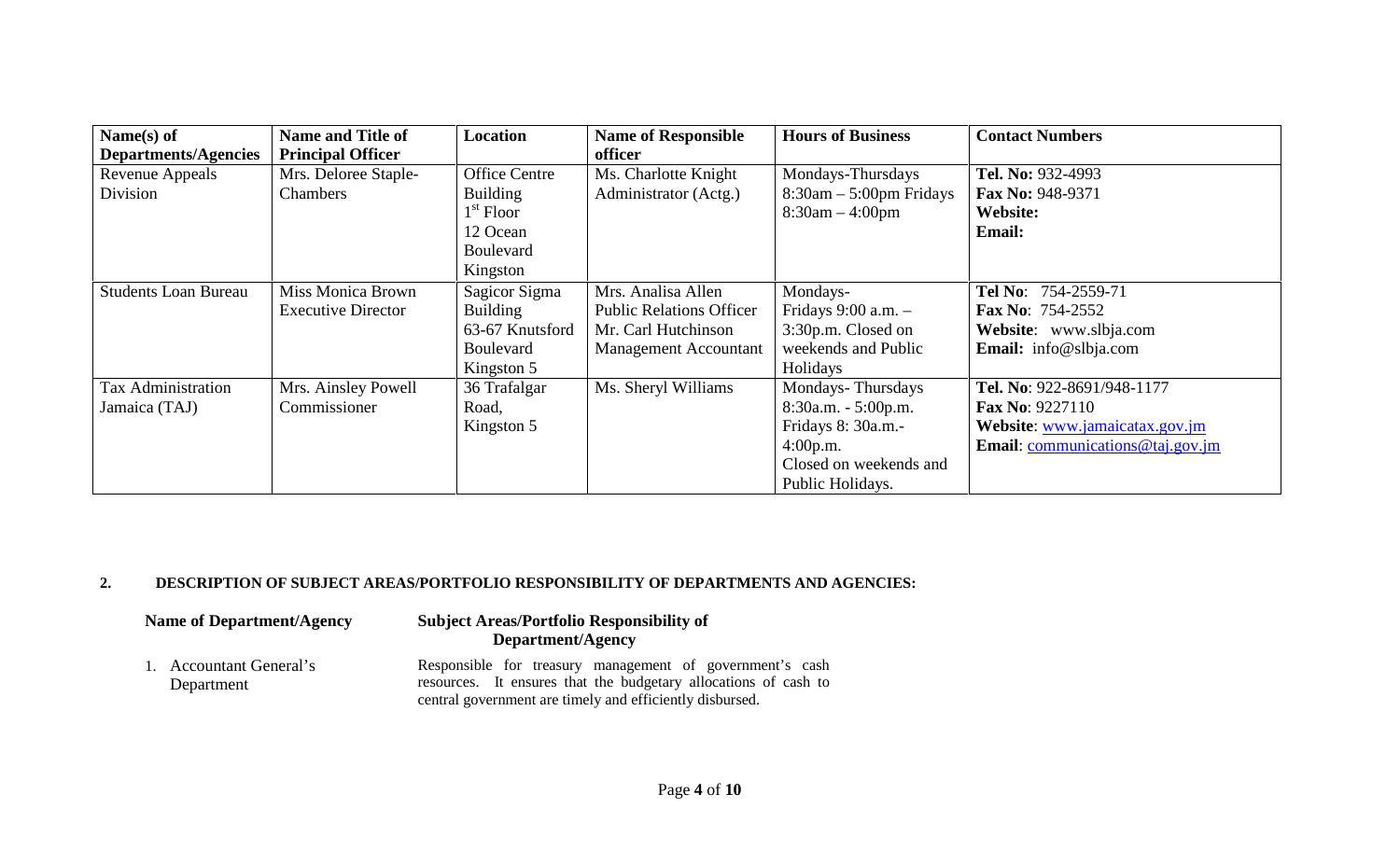|    | 2. Bank of Jamaica                        | Formulates and implements monetary and regulatory policies to<br>safeguard the value of the domestic currency and supervises and<br>regulates the licensed commercial banks                                                                                                                                                                                                                                             |
|----|-------------------------------------------|-------------------------------------------------------------------------------------------------------------------------------------------------------------------------------------------------------------------------------------------------------------------------------------------------------------------------------------------------------------------------------------------------------------------------|
| 3. | Betting, Gaming & Lotteries<br>Commission | The Commission regulate the betting, gaming and the conduct of<br>the lottery activities in the Island to increase the level of<br>compliance with the rules and regulations through an enforcement<br>unit. The Commission facilitate new forms of gaming, protect the<br>public from unlawful gaming practices and protect government<br>revenue by acting expeditiously with regard to illegal gaming<br>activities. |
| 4. | <b>Casino Gaming Commission</b>           | The Commission is charged with the power to grant casino<br>licenses as well as to be the regulatory body for casino gaming in<br>Jamaica.                                                                                                                                                                                                                                                                              |
| 5. | Caymanas Track Limited                    | Promotes local horseracing at Caymanas Park under licence,<br>as well as simulcast horse racing.                                                                                                                                                                                                                                                                                                                        |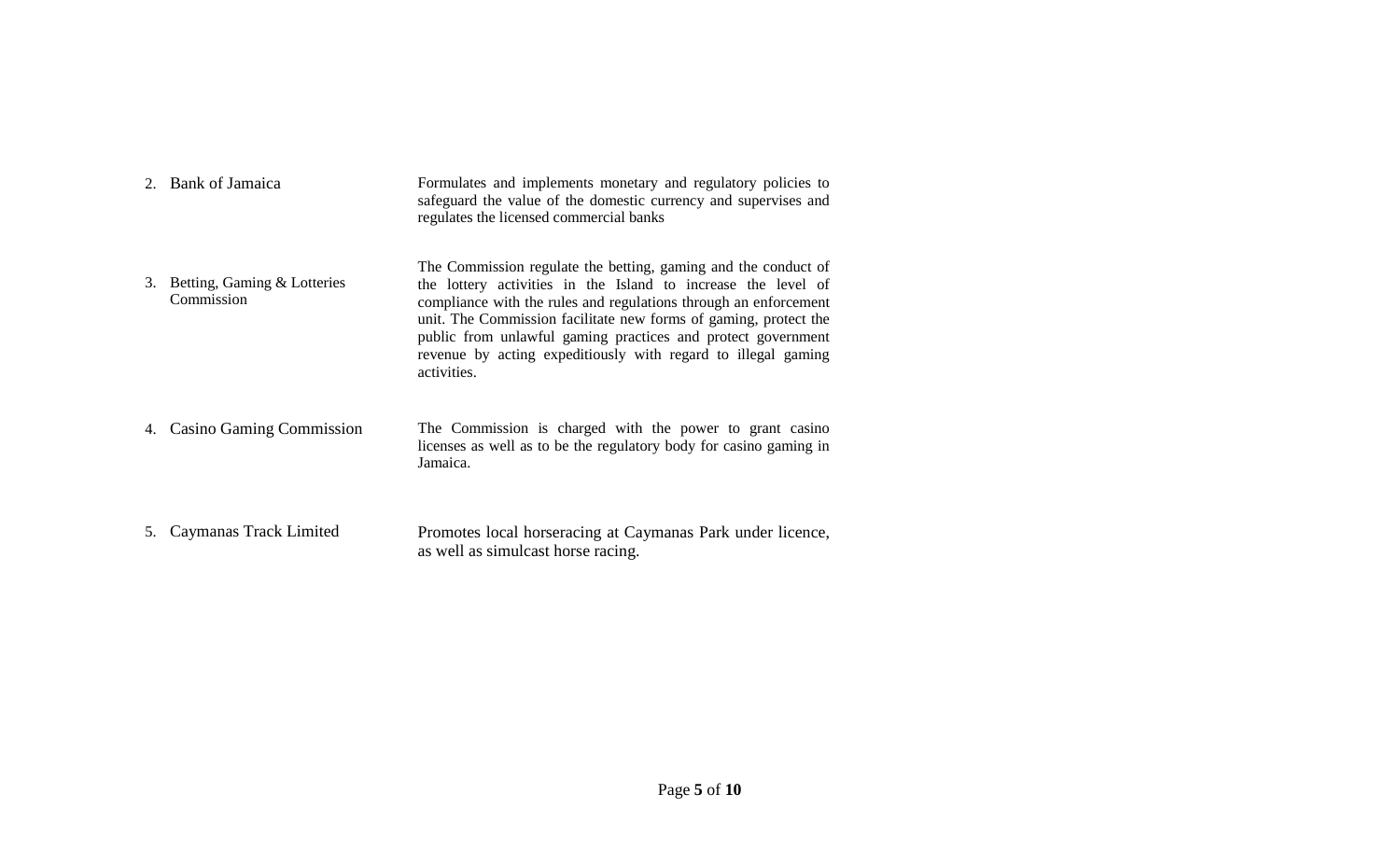|    | 6. Financial Services Commission         | Regulates the financial sector with a purpose to protect customer<br>investments. FSC monitors the securities and insurance industries<br>and the pensions sector.                                                                                                                                                                                                                                                                                                    |
|----|------------------------------------------|-----------------------------------------------------------------------------------------------------------------------------------------------------------------------------------------------------------------------------------------------------------------------------------------------------------------------------------------------------------------------------------------------------------------------------------------------------------------------|
|    | 7. Jamaica Customs Agency                | Collects duties, fees and penalties on imported goods and provide<br>protection of Jamaica's borders by controlling the import and<br>export of all goods. It also provides agency functions for other<br>organizations.                                                                                                                                                                                                                                              |
| 8. | Jamaica Deposit Insurance<br>Corporation | Provides insurance against the loss of depositor's funds in financial<br>institutions. Implement measures to minimize exposure to loss and<br>contributes to the stability and confidence in Jamaica's financial<br>system.                                                                                                                                                                                                                                           |
| 9. | Jamaica Racing Commission                | Regulates the horseracing industry in Jamaica, ensuring its strength<br>and credibility, thereby protecting the interest of the racing public.<br>Regulation is conducted through a number of activities including<br>updating of vaccination cards for horses, the inspection of stables,<br>hearing on the conduct of jockeys and doping offenders, the<br>processing of claims for the Racing Industry Insurance Scheme<br>and the clearing of races at the track. |
|    | 10. National Contracts<br>Commission     | NCC is an independent anti-corruption Commission which<br>supplements the role and functions of the independent<br>Parliamentary Commission of the Contractor General. Its primary<br>objectives are the "promotion of efficiency in the process of the<br>award and implementation of Government contracts and ensuring<br>transparency and equity in the awarding of such contracts".                                                                               |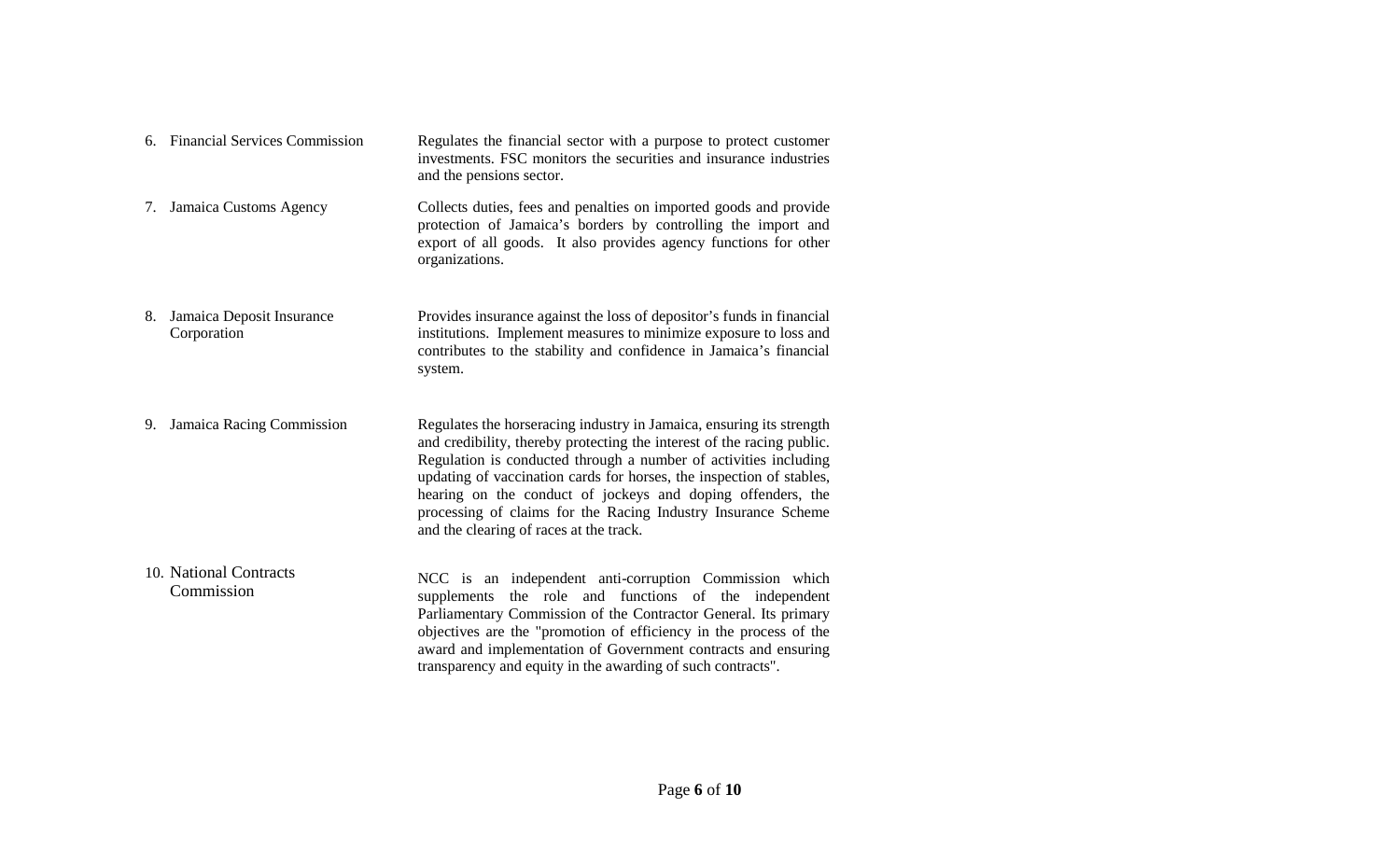| 13. Public Accountancy Board   | Established to carry out the function of the Public Accountancy<br>Act (PAA) of July 1970 (amended February 2004). In the public<br>interest the Board promotes acceptable standards of professional<br>conduct among registered public accountants in Jamaica. |  |
|--------------------------------|-----------------------------------------------------------------------------------------------------------------------------------------------------------------------------------------------------------------------------------------------------------------|--|
| 14. Students Loan Bureau       | Provides financial assistance to students in tertiary institutions                                                                                                                                                                                              |  |
| 15. Tax Administration Jamaica | To provide simplified administrative and business processes,<br>to enhance information and communications technology<br>channels, improve voluntary compliance and increase<br>collections.                                                                     |  |

#### 3. **LIST OF INTERNAL MANUALS/DOCUMENTS USED BY DEPARTMENTS AND AGENCIES**:

(Include, for example, manuals and/or other documents containing interpretations, rules, guidelines etc. and/or documents used for making decisions or recommendations under or for the purposes of an enactment or scheme administered by the Authority)

| <b>Name of Department/Agency</b>          | Document(s)                                                                                                                                                                                                                                                                  | <b>Purpose of Document(s)</b>                                                                         |
|-------------------------------------------|------------------------------------------------------------------------------------------------------------------------------------------------------------------------------------------------------------------------------------------------------------------------------|-------------------------------------------------------------------------------------------------------|
| <b>Accountant General's</b><br>Department | Financial Administration and<br>Audit Act & regulations,<br>Financial Administration and<br><b>Audit Instructions, Pensions</b><br>Act, Land Bonds Act, Staff<br>Orders for the Public Service,<br>Crown property & vested Act<br>and trust Fund Act,<br>Appropriations Act. | Provides the legal framework in<br>which the Department conducts its<br>general financial management. |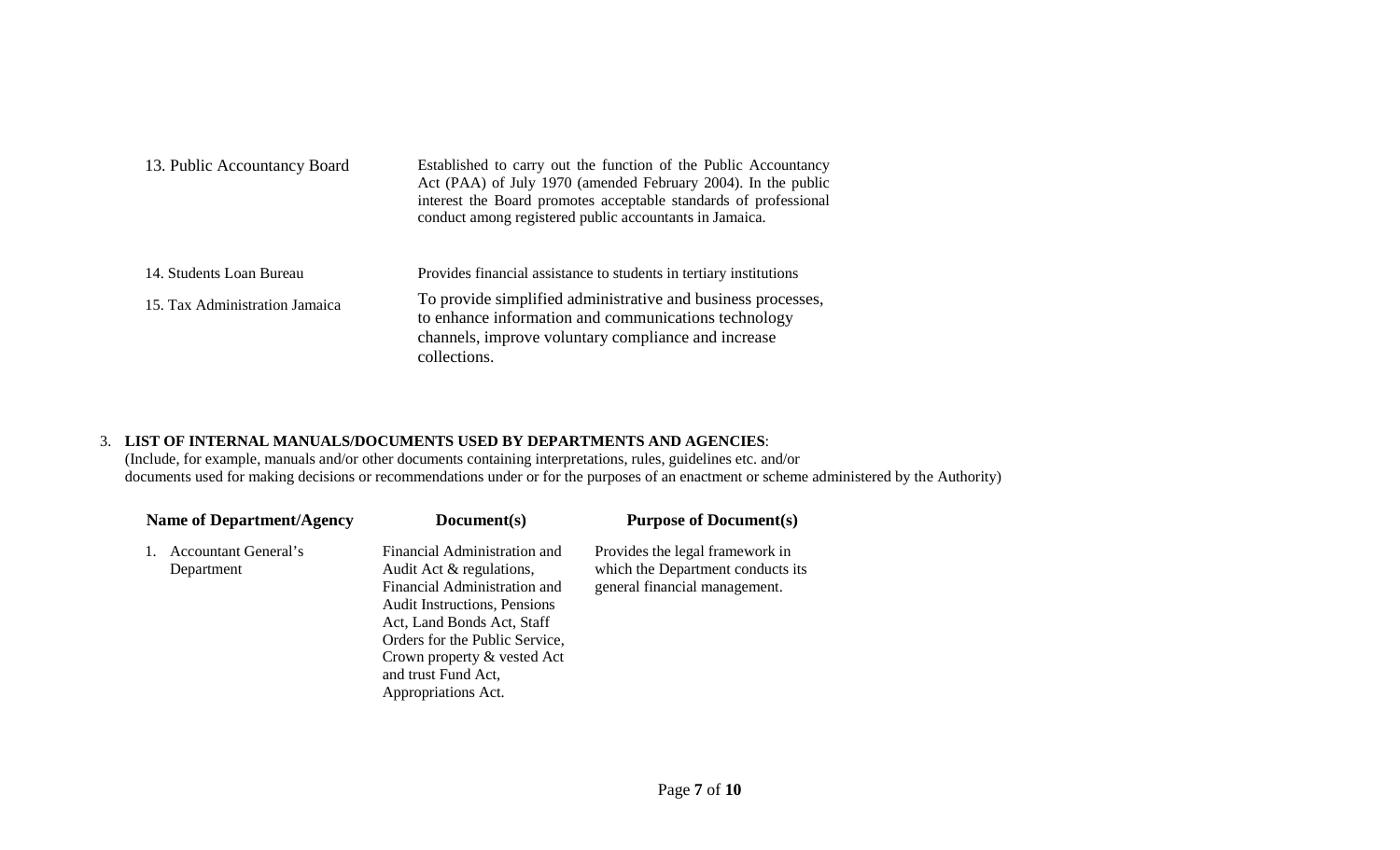| 2. | <b>Bank of Jamaica</b>                    | Bank of Jamaica Act &<br>Regulations, the Public Bodies<br>Management & Accountability<br>Act.                                                                                                                                             | Provides the legal framework that<br>governs the operation of the Bank of<br>Jamaica and its financial<br>administration. |
|----|-------------------------------------------|--------------------------------------------------------------------------------------------------------------------------------------------------------------------------------------------------------------------------------------------|---------------------------------------------------------------------------------------------------------------------------|
| 3. | Betting, Gaming & Lotteries<br>Commission | Betting, Gaming and Lotteries<br>Act, Public Bodies<br>Management & Accountability<br>Act, Jamaica Racing<br>Commission Act, Companies<br>Act & Regulations.                                                                               | Monitors, regulates and controls the<br>operation of Betting, Gaming and<br>Lotteries Commission.                         |
| 4. | <b>Casino Gaming Commission</b>           | Casino Gaming Act, Proceeds<br>of Crime Act (2007), Proceeds<br>of Crime Act Amended 2013,<br>CGC Policy Paper and Anti-<br>Money Laundering, betting<br>Gaming and Lotteries<br>Act(Amended) and Financial<br>Investigation Division Act. | Monitors, regulates and controls the<br>operation of the Casino Gaming<br>Commission.                                     |
| 5. | Caymanas Track Limited                    | Jamaica Racing Commission<br>Act, Betting Gaming &<br>Lotteries Act, Public Bodies<br>Management & Accountability<br>Act.                                                                                                                  | Provides the legal framework, which<br>monitors, regulates and controls the<br>operations of horseracing.                 |
| 6. | <b>Financial Services Commission</b>      | <b>Financial Services Commission</b><br>Act, Public Bodies<br>Management & Accountability                                                                                                                                                  | Sets out the responsibilities of the<br>Financial Services Commission.                                                    |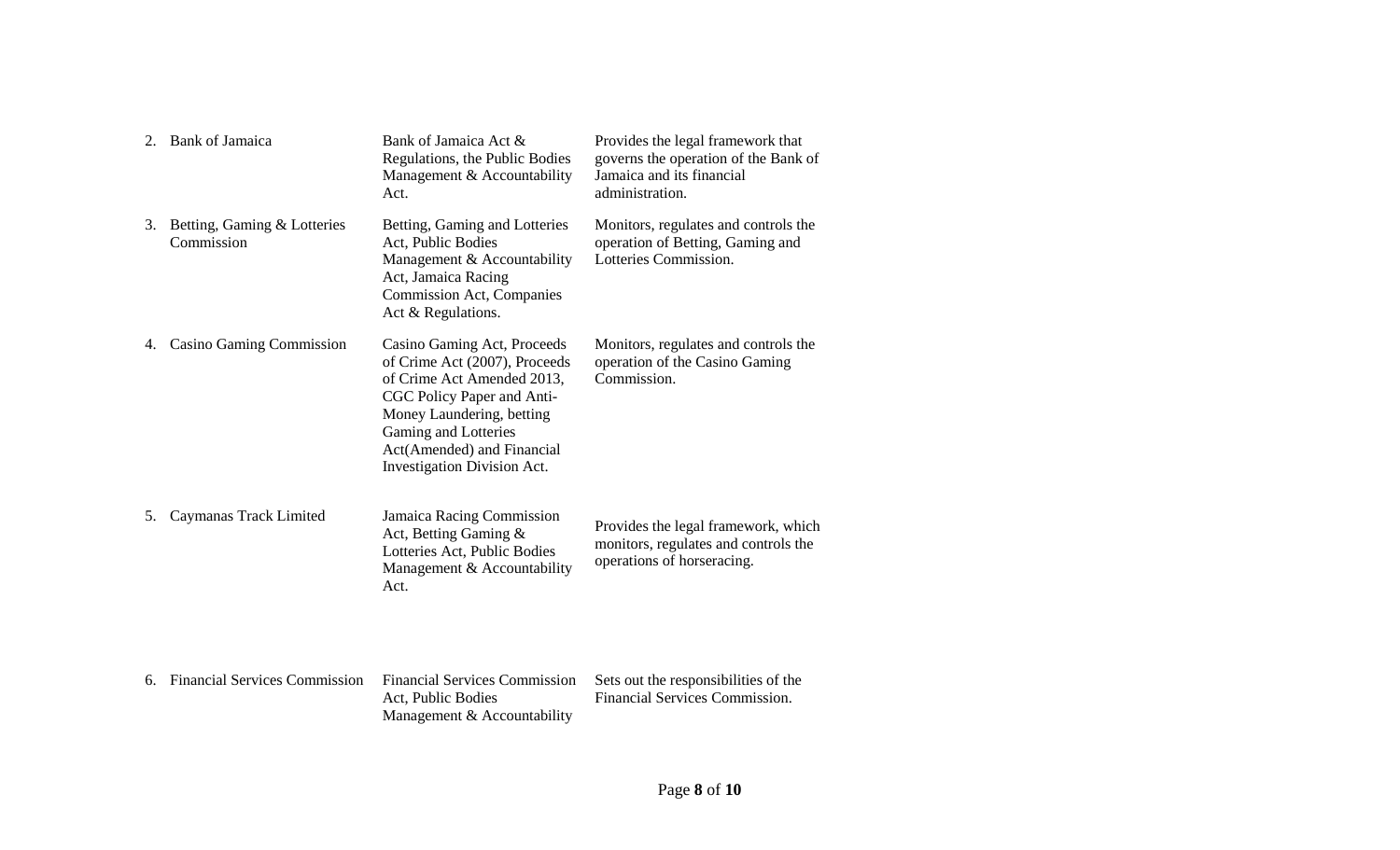#### Act.

| Jamaica Customs Agency | Customs Act & Regulations,<br>Customs Duties Act $\&$<br>Regulations, the Revenue<br><b>Administration Act-</b><br>Regulations. | Provides the legal framework to<br>regulate Customs duties and fees, to<br>compile customs statistics, to battle<br>against violation of Customs<br>legislation, to exercise customs<br>supervision and control over cargo,<br>articles, intellectual creations,<br>livestock, animals, plants, currency,<br>monetary and other values and postal<br>items. |  |
|------------------------|---------------------------------------------------------------------------------------------------------------------------------|-------------------------------------------------------------------------------------------------------------------------------------------------------------------------------------------------------------------------------------------------------------------------------------------------------------------------------------------------------------|--|
|------------------------|---------------------------------------------------------------------------------------------------------------------------------|-------------------------------------------------------------------------------------------------------------------------------------------------------------------------------------------------------------------------------------------------------------------------------------------------------------------------------------------------------------|--|

| 8. | Jamaica Deposit Insurance | The Insurance Act $\&$        | Provides guidelines for insurance    |
|----|---------------------------|-------------------------------|--------------------------------------|
|    | Corporation               | Regulations, the Deposit      | industry in Jamaica.                 |
|    |                           | Insurance Act & Regulations,  |                                      |
|    |                           | Public Bodies Management &    |                                      |
|    |                           | Accountability Act, Jamaica   |                                      |
|    |                           | Deposit Insurance Corporation |                                      |
|    |                           | Act.                          |                                      |
| 9. | Jamaica Racing Commission | Racing Commission Act, Public | Provides guidelines on the operation |
|    |                           | Bodies Management &           | of horse racing and the operation of |
|    |                           | Accountability Act.           | racecourses.                         |